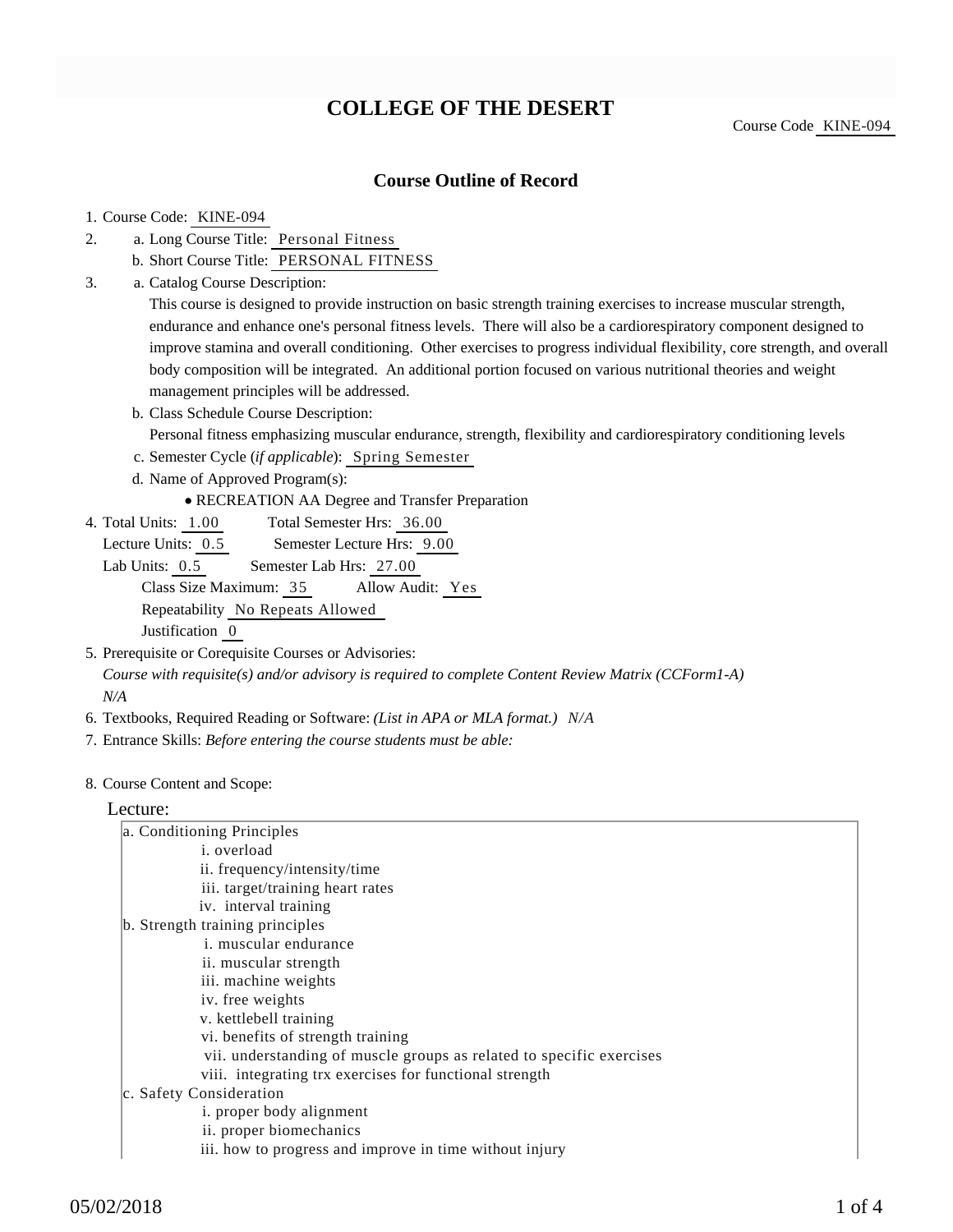# KINE 094-Personal Fitness

- d. nutritional theories
	- i. developing a healthy diet
		- ii. identifying good nutritional choices
		- iii. recent research on strength training and nutrition
		- iv. weight management principles

### Lab: *(if the "Lab Hours" is greater than zero this is required)*

- a. Various cardiorespiratory fitness program design to improve aerobic and anaerobic conditioning levels
- b. Creative muscular strength and endurance exercises to strengthen the entire body
- c. Kettlebell and TRX exercises to improve functional strength
- d. Core Specific exercises to increase core strength
- e. Nutritional lab analysis activities
- f. Agility exercises
- g. Plyometric exercises
- h. Flexibility exercises

### 9. Course Student Learning Outcomes:

1.

Apply and evaluate proper biomechanics for personal strength training exercises.

- 10. Course Objectives: Upon completion of this course, students will be able to:
	- a. Develop their own personal strength training program following the principles of muscular strength and endurance.
	- b. Perform basic strength training exercises and have an understanding of the health and fitness benefits.
	- c. Learn proper warm up and cool down exercises.

d. Understand the FIT principle of frequency, intensity and time and how to design an individual cardiorespiratory program that improves one's personal fitness.

e. Understand, perform, and identify all the components of physical fitness such as agility, balance, cardiorespiratory endurance, anaerobic power, and flexibility and how they contribute to overall wellness.

f. Demonstrate an understanding of the basic kinesiology principles such as different muscle groups and what exercises will increase cardiovascular levels and improve muscular strength.

g. Establish short term and long term fitness goals in a personalized fitness journal.

- 11. Methods of Instruction: *(Integration: Elements should validate parallel course outline elements)* 
	- a. Activity
	- b. Demonstration, Repetition/Practice
	- c. Discussion
	- d. Lecture
	- e. Observation
	- f. Self-exploration

### Other Methods:

Student reports. Audio/visual presentations. Demonstration and return demonstration

12. Assignments: (List samples of specific activities/assignments students are expected to complete both in and outside of class.) In Class Hours: 36.00

Outside Class Hours: 18.00

- a. In-class Assignments
	- a. fitness testing
	- b. group discussion and participation
	- c. exercise demonstration and evaluation
- b. Out-of-class Assignments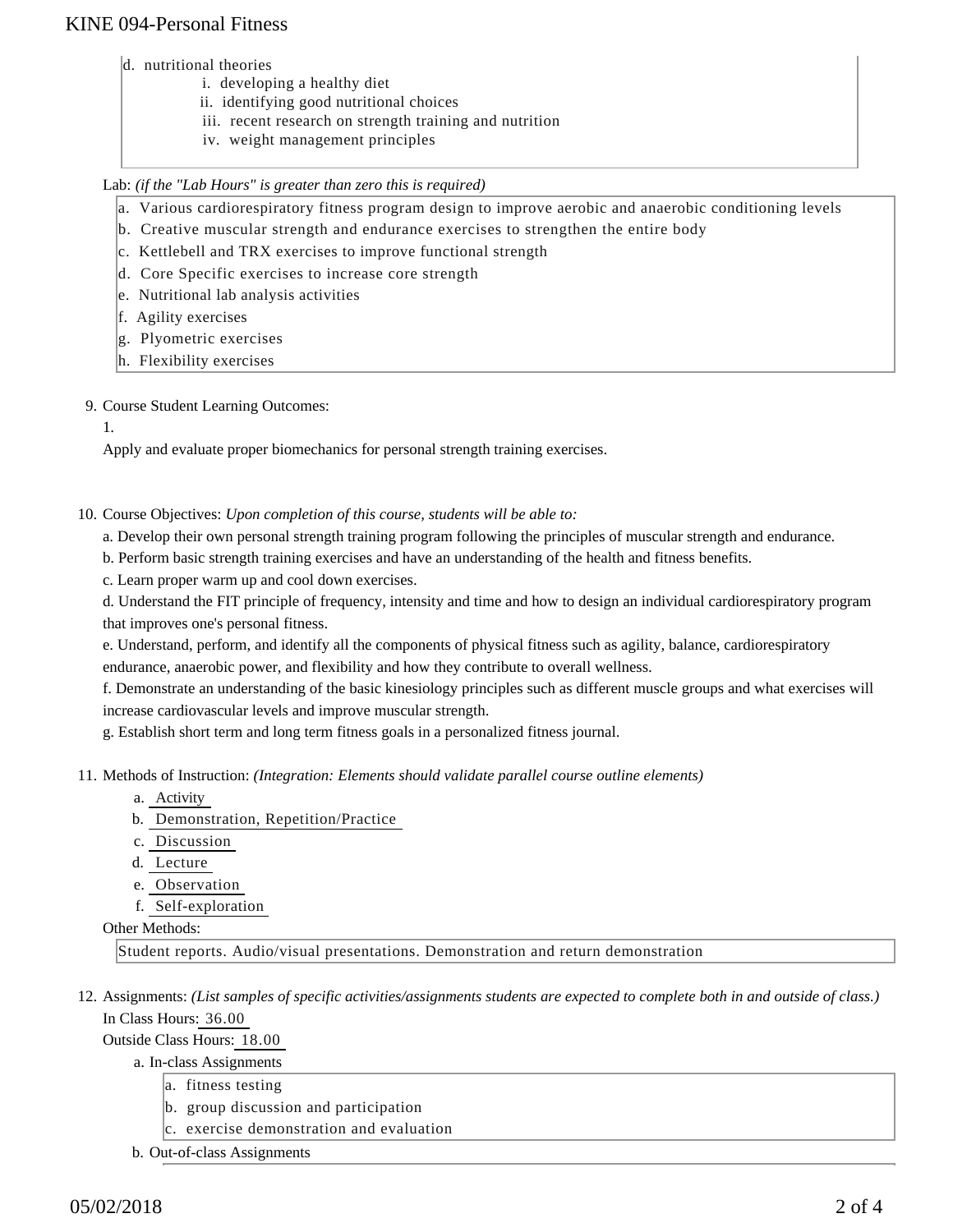# KINE 094-Personal Fitness

- a. Reading assignments with written reports
- b. Viewing of power points and videos
- c. Keeping of a journal on personal fitness/nutrition.
- d. Analyzing goals and fitness testing of cardiorespiratory fitness and muscular endurance

#### 13. Methods of Evaluating Student Progress: The student will demonstrate proficiency by:

- Written homework
	- fitness journals
	- Critiques

article critiques on various, styles of exercise and nutrition

- Self-paced testing various fitness testing and measuring improvements
- Laboratory projects cardiorespiratory analysis, body fat testing, muscular endurance testing
- Field/physical activity observations
- biomechanical analysis of basic strength exercises
- Computational/problem solving evaluations
	- Karvonen formula for heart rate, Flexibility analysis, BMI and girth measurements
- Student preparation fitness journals and nutritional analysis, personal development of strength and cardiorespiratory workout routines
- 14. Methods of Evaluating: Additional Assessment Information:

a. Written assignments (fitness journals, strength charts). b. Computation (training heart rate, basal metabolic rate, body composition testing, cardiovascular fitness assessment, and nutritional analysis). c. Non-computational problem solving (decision making regarding selection, eligibility, options). d. Skill demonstration (written and reading assignments, attendance, and performance).

15. Need/Purpose/Rationale -- All courses must meet one or more CCC missions.

PO-GE C5 – Personal Growth and Development

Exhibit habits of intellectual exploration, personal responsibility, and well being.

IO - Personal and Professional Development Demonstrate an understanding of ethical issues to make sound judgments and decisions.

16. Comparable Transfer Course

| <b>University System</b><br><b>Course Title</b><br><b>Course Number</b><br>Campus | <b>Catalog Year</b> |
|-----------------------------------------------------------------------------------|---------------------|

17. Special Materials and/or Equipment Required of Students:

Required Material? <sup>18.</sup> Materials Fees:

### **Material or Item Cost Per Unit Total Cost**

19. Provide Reasons for the Substantial Modifications or New Course:

Update Course SLOs.

- a. Cross-Listed Course *(Enter Course Code)*: *N/A* b. Replacement Course *(Enter original Course Code)*: *N/A* 20.
- 21. Grading Method *(choose one)*: Letter Grade Only
- 22. MIS Course Data Elements